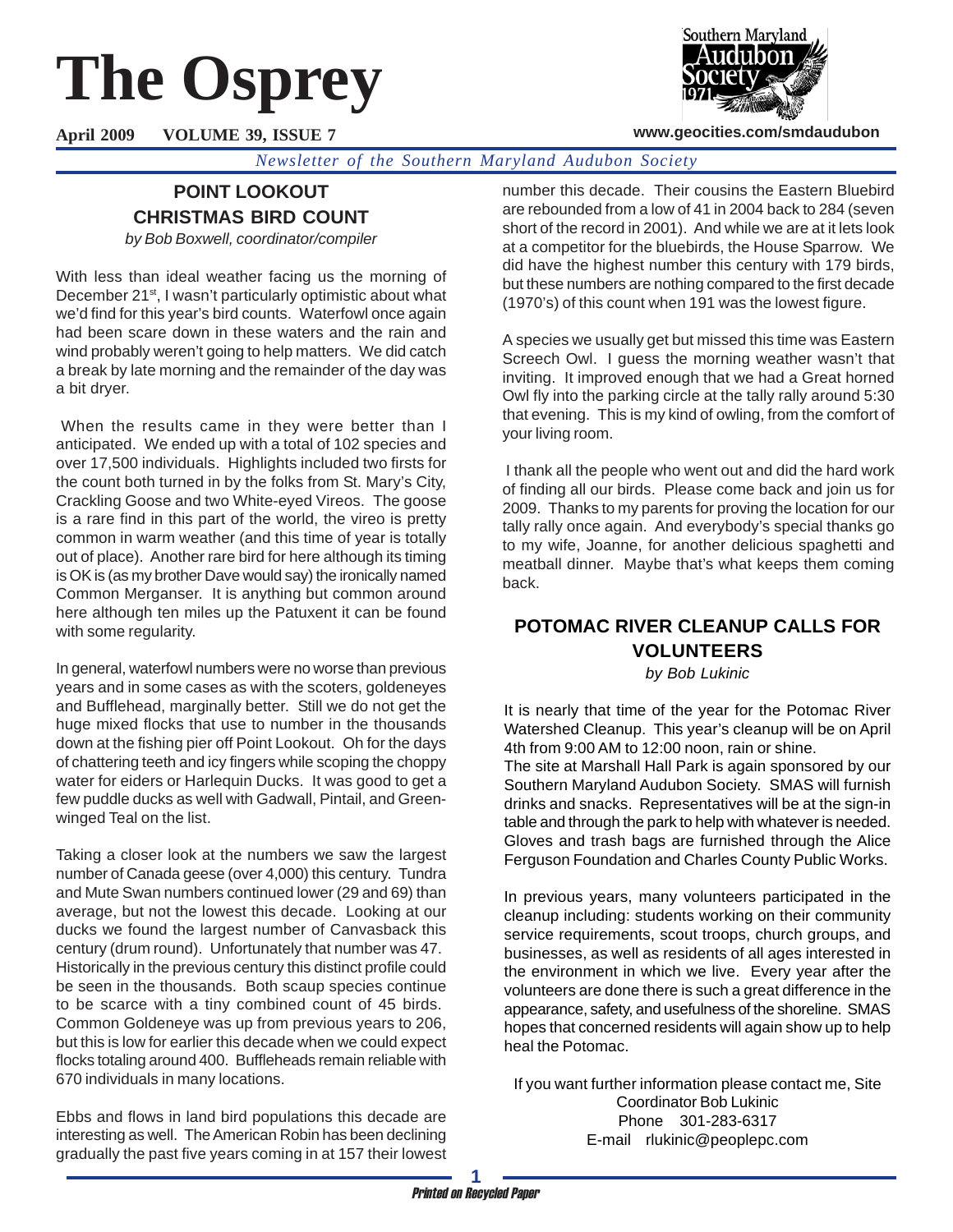## **REPORTS FROM THE FIELD**

#### **Barrow's Goldeneye at Jefferson Patterson Park & Museum, by Tyler Bell.**

On Saturday, February 7, 2009, my wife, Jane Kostenko, and I were conducting the 11th annual waterfowl survey of the Patuxent River sponsored by the Jug Bay Sanctuary. We have six count points including four within the JPPM property. The first is at Peterson Point, the second at the old Academy of Natural Sciences pier, third at King's Reach and the fourth at the end of the gravel road on the north side of the park.

Jane was sitting in the car doing paperwork while I started counting ducks at the old Academy pier site. There is usually a large flock of scaup there though over the years, due to the Great Lakes failure to freeze and other factors, many ducks aren't migrating into the Chesapeake Bay area anymore. As I scanned through the scaup, I came across a drake Barrow's Goldeneye. Common Goldeneyes are fairly common on the Patuxent along the JPPM stretch of the river but this was the first record of Barrow's Goldeneye for Calvert County. There was a drake Barrow's Goldeneye at Pax River NAS for three years and he was actually counted on the first waterfowl survey back in 1999. Clearly this is a new bird for the JPPM bird list!

As an aside, back in 1997, when I was still fleshing out the bird list for JPPM, I knew that Ring-necked Duck was missing and should be an easy bird. In retrospect, I know that they're easy to find in the pond on the north edge of the park in late winter and early spring. Anyway, I went down to the Academy pier and set up my scope. I scanned the river with binoculars and saw a duck with a dark back, good ID mark for Ring-necked Duck. When I put the scope on it, it had a long plume hanging down the back of its neck: Tufted Duck! This was the second record of Tufted Duck in Maryland and again a first for Calvert County.

So, Tufted Duck and Barrow's Goldeneye at the exact same spot. Pretty sweet, eh?! Well, to add to that, back in May 2005, the Maryland Ornithological Society held their annual conference in Solomons. Kathy Lambert, while scouting JPPM for a trip there, located an Eared Grebe as well as a Horned Grebe, both in breeding plumage. Horned Grebes are very common in winter and early spring on the river but Eared Grebe is a rarity, though not on par with either of the ducks, but quite a good find. And to be in breeding plumage is almost unheard of in Maryland as they are usually only here in the winter when they're quite drab and are usually gone before molting into their breeding finery.

At least nine people came to see the Barrow's Goldeneye on Saturday and probably more than a dozen on Sunday. Then the whole Maryland Archaeological Conservation lab went down on Monday, using a surveyor's transit to scope out the bird. News of the Barrow's Goldeneye continues to spread helping to put JPPM, rightfully, on the list of excellent birding spots in Maryland.

# **MARYLAND WOOD DUCK INITIATIVE SEEKS VOLUNTEERS, ADVICE**

Since 2004 the Maryland Wood Duck Initiative (MWDI), a volunteer organization (www.mwdi.net), has worked to enhance Maryland's Wood Duck populations, and to increase public appreciation of the birds' wetland habitats. They do this by placing artificial nesting boxes in appropriate habitat, by monitoring and maintaining those nest boxes, and by educational activities that include involving high school students in these activities.

MWDI is asking members of the Southern Maryland Audubon Society to become involved. There are several ways we can help.

- 1. Join other MWDI volunteers and Maryland Department of Natural Resources personnel to help inspect sites to determine their suitability for a nest box program.
- 2. Assemble nest boxes from kits provided by MWDI.
- 3. Place nest boxes, and monitor them for needed repairs or replacement.
- 4. Recommend new sites for Wood Duck nest boxes, and help MWDI volunteers place and monitor the boxes.
- 5. Inspect nest boxes at established sites on a regular schedule to record data on nest use and fledging success.

There are already MWDI wood duck nest box programs at these sites where you can volunteer: Myrtle Grove WMA, Chicamuxen WMA, Chapman Landiang, and Indian Head Naval Station in Charles Co.; Calvert Cliffs State park, and King's Landing in Calvert Co.; Jug Bay and Merkel Sanctuary in southern Prince George Co. These sites need volunteers to monitor nest boxes for condition and repair or replacement, and nesting success. There are currently no established sites in St. Mary's County, but MWDI seeks recommendations, and volunteers to set them up and monitor them.

If you wish to recommend wetland sites for the MWDI program, or to volunteer for monitoring teams, or to assemble nesting boxes, contact

Cliff Brown, Executive Director, 3021 45<sup>th</sup> Street NW, Washington, DC 20016 telephone 202-363-9857 or 703-447-5142, e-mail cliftonabrown@aol.com.



Wood Duck drake (*Aix sponsa*), photo by Tim McCabe, US Fish and Wildlife Service.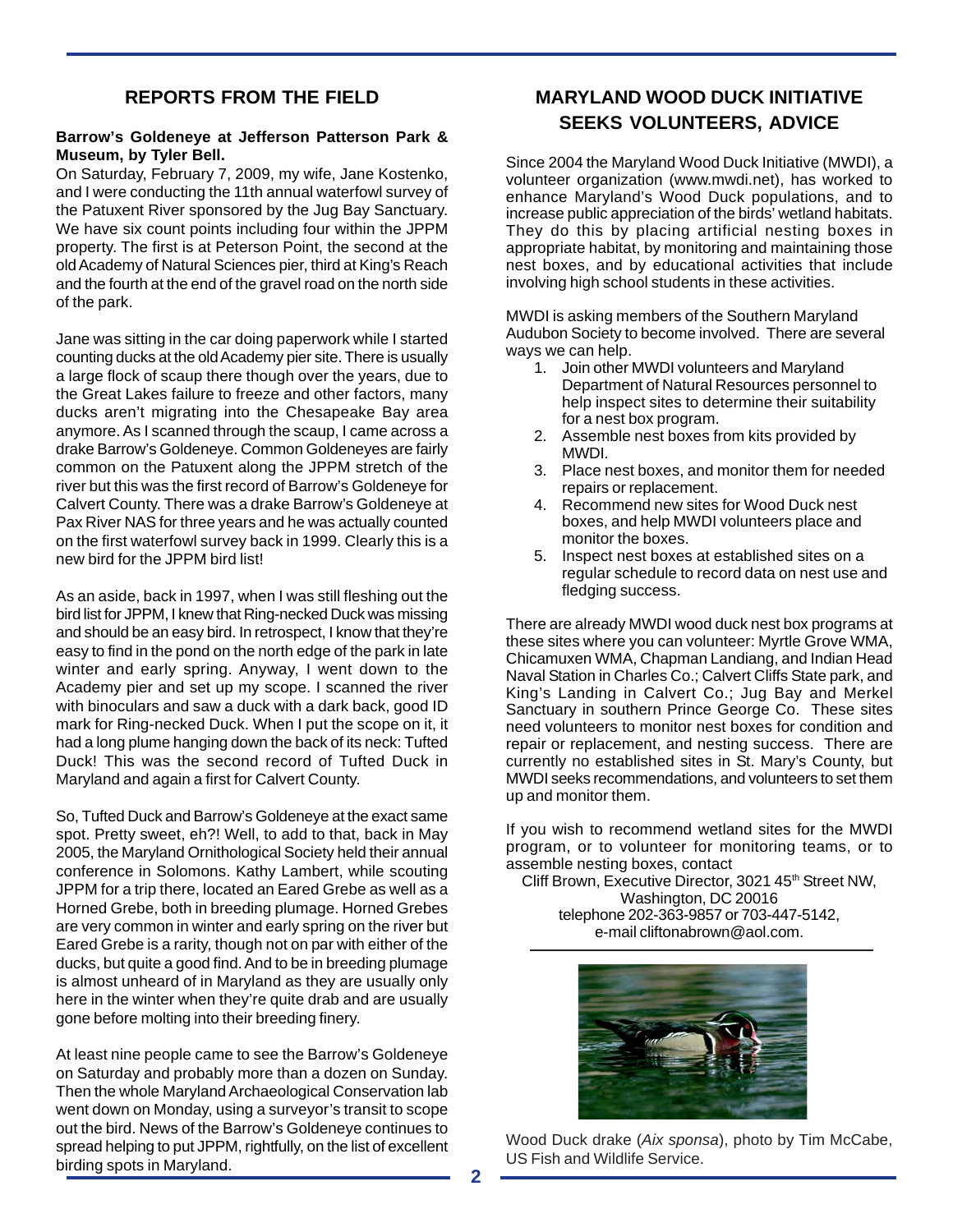## **BIRDS MOVEMENTS REVEAL GLOBAL WARMING THREAT IN ACTION**

*SPECIES WINTERING FARTHER NORTH SHOW NEED FOR POLICY CHANGE*

*New York, NY, February 10, 2009* - The northward and inland movement of North American birds, confirmed by thousands of citizen-observations, provides new and powerful evidence that global warming is having a serious impact on natural systems, according to new analyses by Audubon scientists. The findings signal the need for dramatic policy changes to combat pervasive ecological disruption.

Analyses of citizen-gathered data from the past 40 years of Audubon's Christmas Bird Count (CBC) reveal that 58 percent of the 305 widespread species that winter on the continent shifted significantly north since 1966, some by hundreds of miles. Movement was detected among species of every type, including more than 70 percent of highly adaptable forest and feeder birds. Only 38 percent of grassland species mirrored the trend, reflecting the constraints of their severely-depleted habitat and suggesting that they now face a double threat from the combined stresses of habitat loss and climate adaptation.

Population shifts among individual species are common, fluctuate, and can have many causes. However, Audubon scientists say the ongoing trend of movement by some 177 species-closely correlated to long-term winter temperature increases-reveals an undeniable link to the changing climate.

"Birds are showing us how the heavy hand of humanity is tipping the balance of nature and causing ecological disruption in ways we are just beginning to predict and comprehend," said report co-author and Audubon Director of Bird Conservation, Greg Butcher, Ph.D. "Common sense dictates that we act now to curb the causes and impacts of global warming to the extent we can, and shape our policies to better cope with the disruptions we cannot avoid."

Movements across all species-including those not reflecting the 40 year trend-averaged approximately 35 miles during the period. However, it is the complete picture of widespread movement and the failure of some species to move at all that illustrate the potential for problems.

Purple Finch, Pine Siskin, and Boreal Chickadee have retreated dramatically north into the Canadian Boreal, their ranges moving an estimated 433, 288, and 279 miles respectively over 40 years. Continuing warming and development are predicted to have adverse impacts on the boreal forest and the species that depend on it.

Red-breasted Merganser, Ring-necked Duck, and American Black Duck, normally found in southern-tier states, have all taken advantage of warmer winter waters and have shifted their ranges north by an estimated 317, 219, and 182 miles. Still, they are likely to be negatively impacted by the Continued on page 4

increased drought expected in many parts of North America as global warming worsens.

Only 10 of 26 grassland species moved north significantly, while nine moved south. Species such as Eastern Meadowlark, Vesper Sparrow, and Burrowing Owl were likely unable to move despite more moderate northern temperatures because essential grassland habitat areas have disappeared, having been converted to intensive human uses such as row crops, pastures, and hayfields. In combination, global warming and ongoing overuse of grasslands by humans will doom grassland birds to continued population declines.

"Experts predict that global warming will mean dire consequences, even extinction, for many bird species, and this analysis suggests that that the process leading down that path is already well underway," warned Audubon President John Flicker. "We're witnessing an uncontrolled experiment on the birds and the world we share with them."

Butcher explains that many birds move great distances to find suitable food and habitat, but questions how far they will be able to move in the face of climate change before they run out of habitat, food or even luck. "The long term picture is not good for many species, and even in the short term, a single harsh winter could have a devastating impact on birds that have moved too far," he adds.

New forward-looking research from Audubon California reinforces the national findings, predicting that about 80 of that state's native bird species will experience significant climate-driven reductions in their geographic range over coming decades.

Scientific models indicate that the magnitude of losses in California depends largely on steps taken now to reduce greenhouse gas emissions. The California Gnatcatcher could lose as much as 56 percent of its range, or as little as 7 percent, depending on how climate change is addressed. Projected range losses for the Bay area's popular Chestnutbacked Chickadee vary from 49 percent to as little as 16 percent.

"The birds are giving us yet another warning that it's time for urgent action," added Flicker. "People hear about melting glaciers and changing weather, but now they can witness the impact global warming is having with the birds they see or don't see right outside their doors. These birds are our 'canaries in the coal mine' and they're telling us that we'd better do something fast to curb global warming and to protect habitat."

Critical steps citizens can take can be found online at Audubon.org and include signing a national petition demanding aggressive federal policy action. Habitat conservation efforts based on forward looking projections such as those from Audubon California are also essential.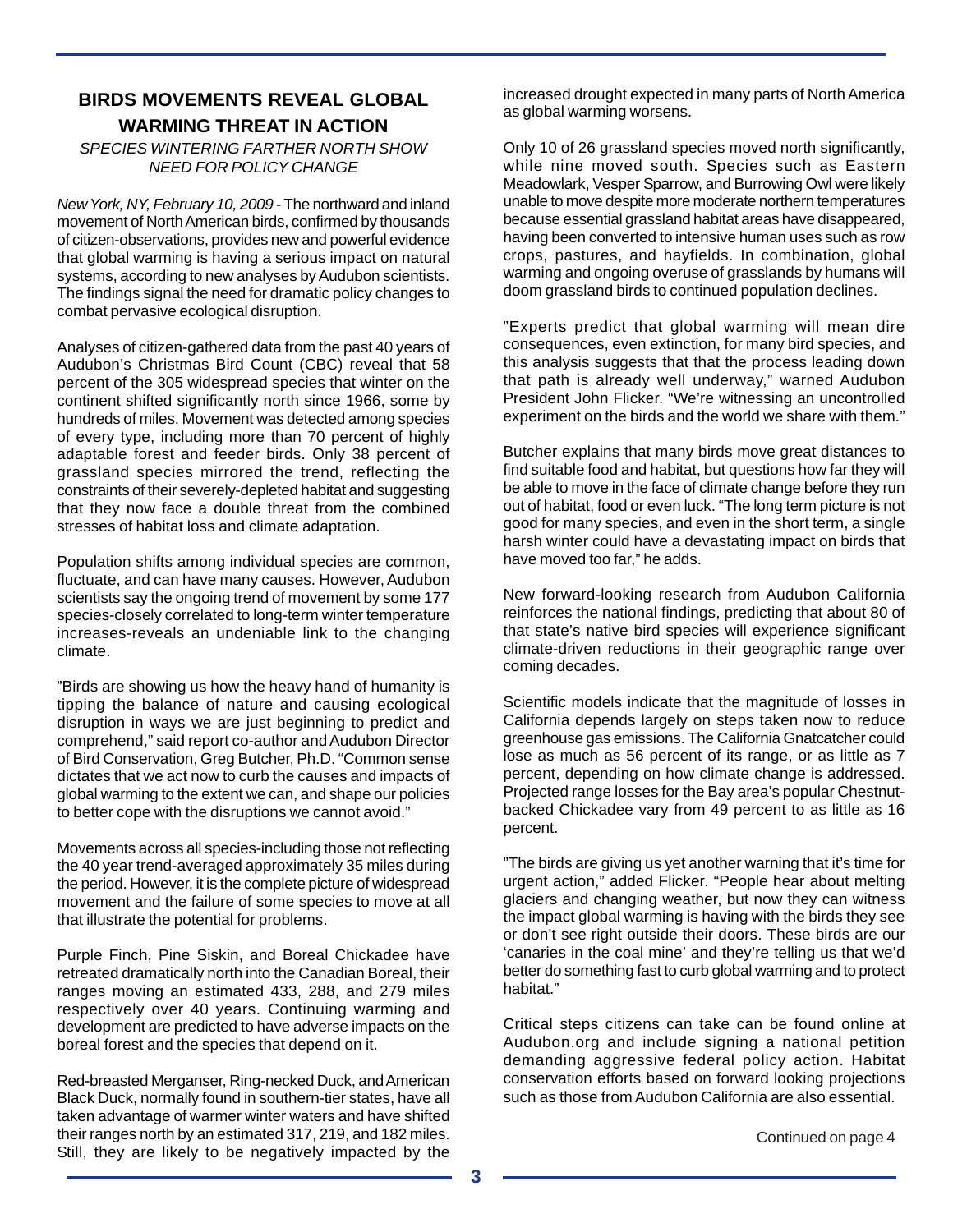Habitats already under siege from development, energy production and agricultural expansion and other human uses will require enhanced protection and restoration to sustain bird populations and provide ecological benefits essential to human health, economic prosperity and quality of life.

Audubon anticipates that the new avian evidence will help attract the attention and spark action among more than 40 million self-proclaimed U.S. bird-watchers, ten of thousands of whom contributed to the Christmas Bird Count data on which the studies are based. The 109-year-old census provides the world's longest uninterrupted record of bird population trends.

"Citizen Science is allowing us to better recognize the impacts that global warming is having here and now. Only citizen action can help us reduce them," said Butcher.

# **SMAS NEEDS VOLUNTEERS FOR COMMITTEES AND NOMINATIONS FOR OFFICERS**

### SMAS Members:

It is the time for some of you to step up and do your part to help our Society. We need a few people to make sure SMAS continues to give its members the programs they enjoy; provides the help our local raptors need; and keeps records of board meetings and accomplishments. Some long-time volunteers having served years helping SMAS, are stepping down or changing positions on our Board.

SMAS needs:

- Secretary for the Board of Directors meetings
- A Director for the Board
- Program Chairperson to coordinate the monthly programs
- Adopt-A-Raptor Chairperson to implement the adoption program.

Please consider helping with these tasks, before you take the simplest way and just say "I do not have time, someone else can do it." There are several Board and Committee members that do work full-time and do serve on our board and in other organizations.

If you are interested in serving, or wish to make a nomination, please contact: Bob Lukinic, 301-283-6317 Email rlukinic@peoplepc.com OR George Jett, Nomination Chairperson, 301-843-3524 Email gmjett@comcast.com

Bob Lukinic, President

## **FOSTER PARENTS NEEDED**



Southern Maryland Audubon Society sponsors the banding of nestling birds of prey, or raptors, with serially numbered aluminum bands in cooperation with the Bird Banding Laboratory of the U. S. Department of the Interior, as part of our bird research and conservation activities in Southern Maryland. Limited numbers

of Osprey and Barn Owl nestlings become available each year for adoption. The gift of \$10 for an Osprey adoption, or of \$25 for a Barn Owl adoption, contributes to a special fund for the support of raptor research and raptor conservation projects. The foster parent receives:

- A certificate of adoption with the number of the U. S. Department of the Interior band, and the location and date of the banding.
- Information on the ecology and migration patterns of the species, photo of a fledgling, and any other information on whereabouts or fate of the bird that may be available.

Interested? Here's how to become a foster parent of an Osprey or a Barn Owl. Send \$10.00 for each Osprey, or \$25 for each Barn Owl to:

**Southern Maryland Audubon Society ATTN: Adoption Program 11350 Budds Creek Rd. Charlotte Hall, Maryland 20622**



| <b>ADOPT A RAPTOR</b>                                                  |  |  |  |  |  |
|------------------------------------------------------------------------|--|--|--|--|--|
| Name:                                                                  |  |  |  |  |  |
| Address:                                                               |  |  |  |  |  |
|                                                                        |  |  |  |  |  |
|                                                                        |  |  |  |  |  |
| I wish to adopt (check one):                                           |  |  |  |  |  |
| (number of) Osprey, \$10.00 each<br>(number of) Barn Owl, \$25.00 each |  |  |  |  |  |
| <b>Amount Enclosed:</b>                                                |  |  |  |  |  |
| (Make checks payable to:<br><b>Southern Maryland Audubon Society)</b>  |  |  |  |  |  |

\_\_\_\_\_\_\_\_\_\_\_\_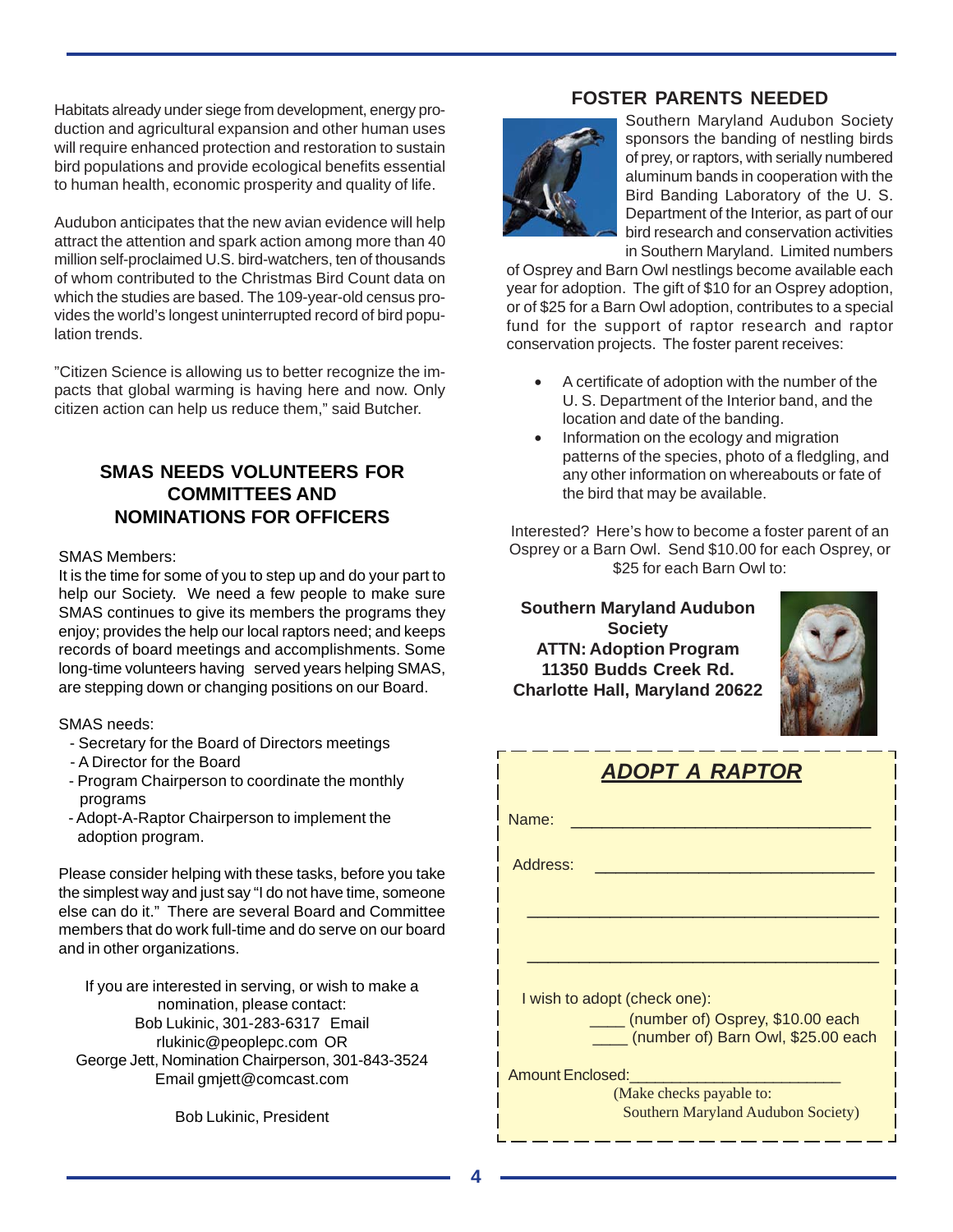| <b>WELCOME, NEW MEMBERS!</b> |  |
|------------------------------|--|
|------------------------------|--|

Kaylin Beach, Pomfret George Bliss, Newburg Jack/Kitty Bowling, Charlotte Hall Joseph Cullinan, Chesapeake Beach Faye Dammann, Owings Pauline Holmes, Newburg Kelly Kintner, Waldorf Wanda Kuhn, Huntingtown Martel Ricketts, Leonardtown Dr. Pradip/Mary Sadhev, La Plata Maria Samelko, Waldorf Joyce Williams, Newburg

Events continued from page 6

April25—**Saturday**—8:00 AM to noon. **Field Trip/**

Maxwell Hall.Benedict area, Charles County. **Spring Along the Patuxent.** Leaders: Gwen Brewer and George Jett (301-843-3524, glbrewer@comcast.net). Explore some newly-established trails along the Patuxent River in Maxwell Hall County Park. Take Rte 231 to Maxwell Drive, just west of Benedict. Follow Maxwell drive to its end, continuing to the right at the corner with Teagues Point Road. At the end of the road, park outside of the gate for Maxwell Hall Equestrian Park and meet at the entrance gate. Both this area and a nearby walking-only trail include forests, fields, ravines, and marshes along the Patuxent River. We will be looking for spring migrants and enjoying lovely views of the river. RSVP required—limit 12. No facilities, no fee.

April 29—**Wednesday**—7:00 PM. **Board of Directors' Meeting.** Library at Charlotte Hall, Rte. 6 at Rte. 5, St. Mary's County. Directors' meetings are open to any member.

|                               | <b>HELP SMAS PROVIDE BINOCULARS FOR SCHOOL AND YOUTH</b><br><b>ENVIRONMENTAL EDUCATION PROGRAMS</b><br><b>DONATION FOR BINOCULAR FUND (tax deductible)</b> |  |  |  |  |
|-------------------------------|------------------------------------------------------------------------------------------------------------------------------------------------------------|--|--|--|--|
| Your name:                    | Amount:                                                                                                                                                    |  |  |  |  |
| Your address:                 |                                                                                                                                                            |  |  |  |  |
|                               | P.O. Box 181, Bryans Road, Maryland 20616<br><b>Mail to: Southern Maryland Audubon Society</b>                                                             |  |  |  |  |
|                               |                                                                                                                                                            |  |  |  |  |
| <b>MEMBERSHIP APPLICATION</b> |                                                                                                                                                            |  |  |  |  |

- Please enroll me as a member of the Audubon Family and **the Southern Maryland Audubon Society**. I will receive the chapter newsletter, *The Osprey*, and all my dues will support environmental efforts in Southern Maryland.
- Please enroll me as a member of **the National Audubon Society**. My membership will also include membership in the Southern Maryland Audubon Society. I will receive National's *Audubon Magazine*, the chapter newsletter, and support national and local environmental causes. A fraction of my dues will be returned to the local chapter.

| Name<br>___________________________ |                     | ___          | ________ |  |
|-------------------------------------|---------------------|--------------|----------|--|
|                                     |                     |              |          |  |
| City                                | <u>ດ1</u><br>∍Jiai⊏ | -<br>_______ |          |  |

I **DO**  $\Box$  do **NOT** wish to receive *The Osprey* electronically. My e-mail address is: (electronic delivery saves SMAS printing and mailing costs.)

|    | <b>Chapter-Only Dues</b> (new/renewal)<br>Make check payable to Southern Maryland Audubon Society                                                                                                                                                                                                                                                                                       | National Dues, Make check payable to<br>National Audubon Society -- Chapter code #C9ZL000Z           |  |  |
|----|-----------------------------------------------------------------------------------------------------------------------------------------------------------------------------------------------------------------------------------------------------------------------------------------------------------------------------------------------------------------------------------------|------------------------------------------------------------------------------------------------------|--|--|
| ч. | Individual/Family<br>$1 \text{yr} $20$ $2 \text{yr} $38$ $3 \text{yr} $56$                                                                                                                                                                                                                                                                                                              | Introductory Offer - 1 year<br><b>S20</b><br>ப                                                       |  |  |
|    | Senior/Student<br>$\frac{1}{\sqrt{5}}$ 15 $\frac{2}{\sqrt{5}}$ $\frac{2}{\sqrt{5}}$ $\frac{1}{\sqrt{5}}$ $\frac{1}{\sqrt{5}}$ $\frac{1}{\sqrt{5}}$ $\frac{1}{\sqrt{5}}$ $\frac{1}{\sqrt{5}}$ $\frac{1}{\sqrt{5}}$ $\frac{1}{\sqrt{5}}$ $\frac{1}{\sqrt{5}}$ $\frac{1}{\sqrt{5}}$ $\frac{1}{\sqrt{5}}$ $\frac{1}{\sqrt{5}}$ $\frac{1}{\sqrt{5}}$ $\frac{1}{\sqrt{5}}$ $\frac{1}{\sqrt{5$ | Senior/Student<br>\$15                                                                               |  |  |
| ⊔. | Individual Lifetime Membership<br>\$500<br>Senior (over 62) $$250$                                                                                                                                                                                                                                                                                                                      | Mail to: Southern Maryland Audubon Society, Attn: Membership<br>P.O.Box 181<br>Bryans Road, MD 20616 |  |  |